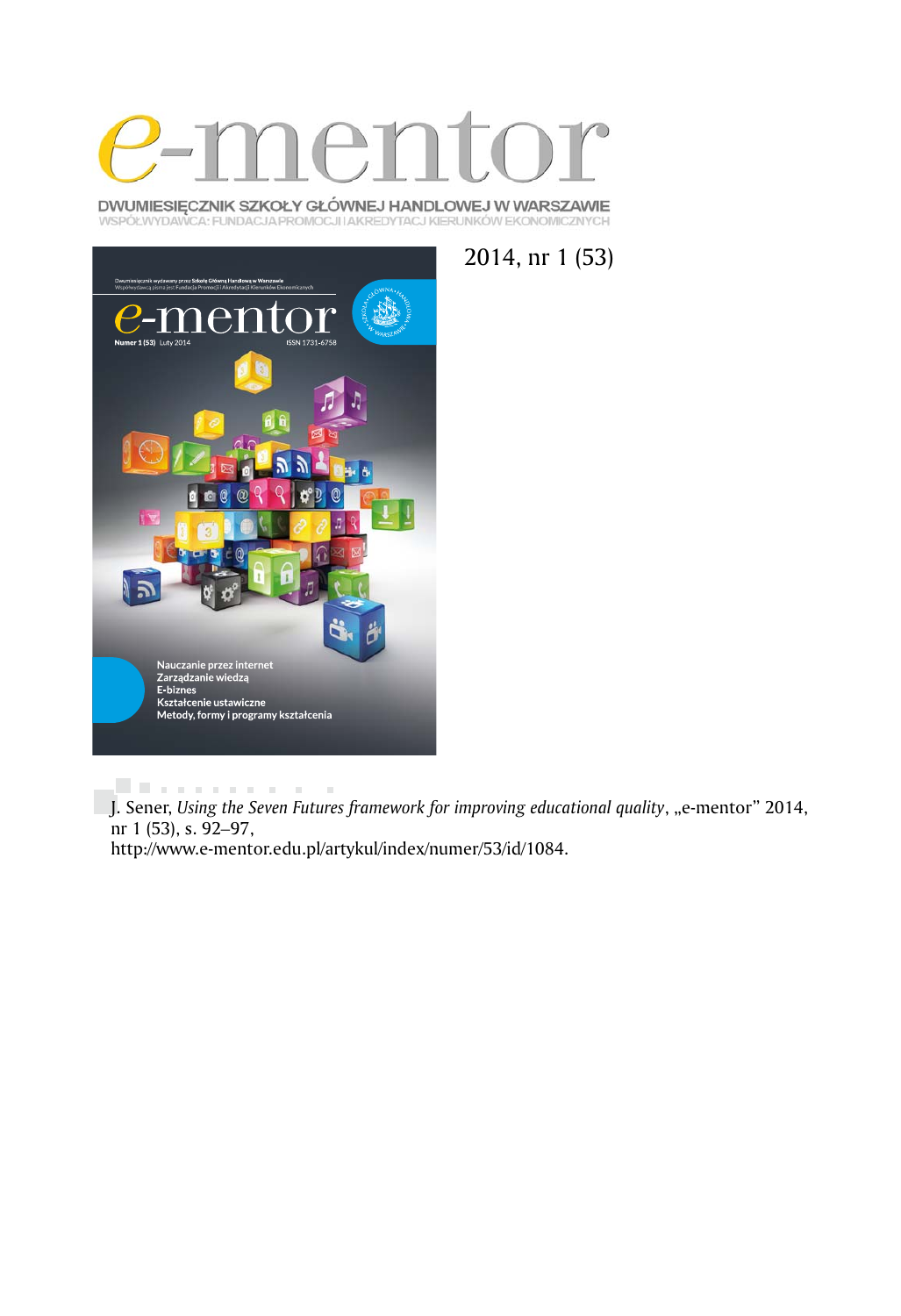

# Using the Seven Futures framework for improving educational quality

*John Sener*

## A spectacular opportunity

One of education's defining features is that it exists to a large extent in a constant state of tension between stasis and change. Education is an inherently conservative institution in many ways, for instance regarding its function of transmitting preserved societal knowledge and its legendary ability to resist rapid change<sup>1</sup>. At the same time, educational institutions are one of society's main ways of creating change through a variety of means such as groundbreaking research, discoveries, and ideas. Higher educational institutions are highly complex institutions which fulfill a multitude of purposes: employment preparation, social 'rite of passage,' knowledge generation, entertainment, economic mainstay, business partner, global outreach agent, and social change agent to name a few2 . Higher education has become the main vehicle for individual economic change, particularly in the U.S. where a college degree has become practically the sole remaining path to a middle-class lifestyle<sup>3</sup>, although many observers argue that this reality is fading due to the shrinking of the middle class and the sharp rise in student debt in the U.S.4 As the Education for All movement illustrates<sup>5</sup>, the ideal of education as a universal right which is essential to participating in the world's new knowledge economy and having the "individual power to reflect, make choices, and steer for a better life"6 is a global phenomenon, even though it is not an evenly distributed one.

Despite education's legendary reputation for standing still, or at least changing so slowly that most observers don't even notice, change has long been an integral part of education. Not all opportunities for change are created equal, however. The present moment offers us a spectacular opportunity for change thanks to the confluence of two key factors: education power – education's newfound cultural importance as essential to the well-being of individuals and society – and cybersymbiosis – education's and society's irretrievable dependence on online and digital technologies.

This cyberization of education is happening on a variety of levels and for a variety of reasons. The Internet has become a pervasive learning resource and an indispensable resource for formal education activities, changing expectations about how we learn and how we educate. As we become ever more proficient at using Internet and other digital technologies for teaching and learning, we can also learn how to use these technologies to improve education by cyberizing it – taking a proactive role in shaping our use of digital technologies. If the first era of online education was defined by providing access, the emerging era can be defined in terms of improving quality – not just for online education but for all education. If we do this, we can take advantage of this spectacular opportunity to improve education in deep and lasting ways.

. . . . . . . . 1 J. Sener, *The Seven Futures of American Education: Improving Learning & Teaching in a Screen-Captured World*, CreateSpace, North Charleston SC 2012, pp. 2, 98.

<sup>5</sup>*Education For All Goals*, UNESCO, 2010, http://www.unesco.org/new/en/education/themes/leading-the-internationalagenda/education-for-all/efa-goals/, [10.02.2014].

6 J.R. Rischard, *High Noon: 20 Global Problems, 20 Years to Solve Them*, Basic Books, New York 2002.

<sup>2</sup> Ibidem, p. 60.

<sup>3</sup> A. Carnevale, N. Smith, J. Strohl, *Ready or Not: The Jobs Recovery and Educational Requirements through 2018*, The Georgetown University Center on Education and the Workforce, 2010, http://www9.georgetown.edu/grad/gppi/hpi/ cew/pdfs/fullreport.pdf, [10.02.2014].

<sup>4</sup>*The Lost Decade of the Middle Class: Fewer, Poorer, Gloomier*, Pew Research Social & Demographic Trends, 2012, http://www.pewsocialtrends.org/2012/08/22/the-lost-decade-of-the-middle-class/, [10.02.2014]; K. Kamp, *By the Numbers: The Incredibly Shrinking American Middle Class*, Moyers & Company, 2013, http://billmoyers.com/2013/09/20/ by-the-numbers-the-incredibly-shrinking-american-middle-class/, [10.02.2014]; M. Greenstone, A. Looney, *Rising Student Debt Burdens: Factors Behind the Phenomenon*, Brookings, 2013, http://www.brookings.edu/blogs/jobs/ posts/2013/07/05-student-loans-debt-burdens-jobs-greenstone-looney, [10.02.2014].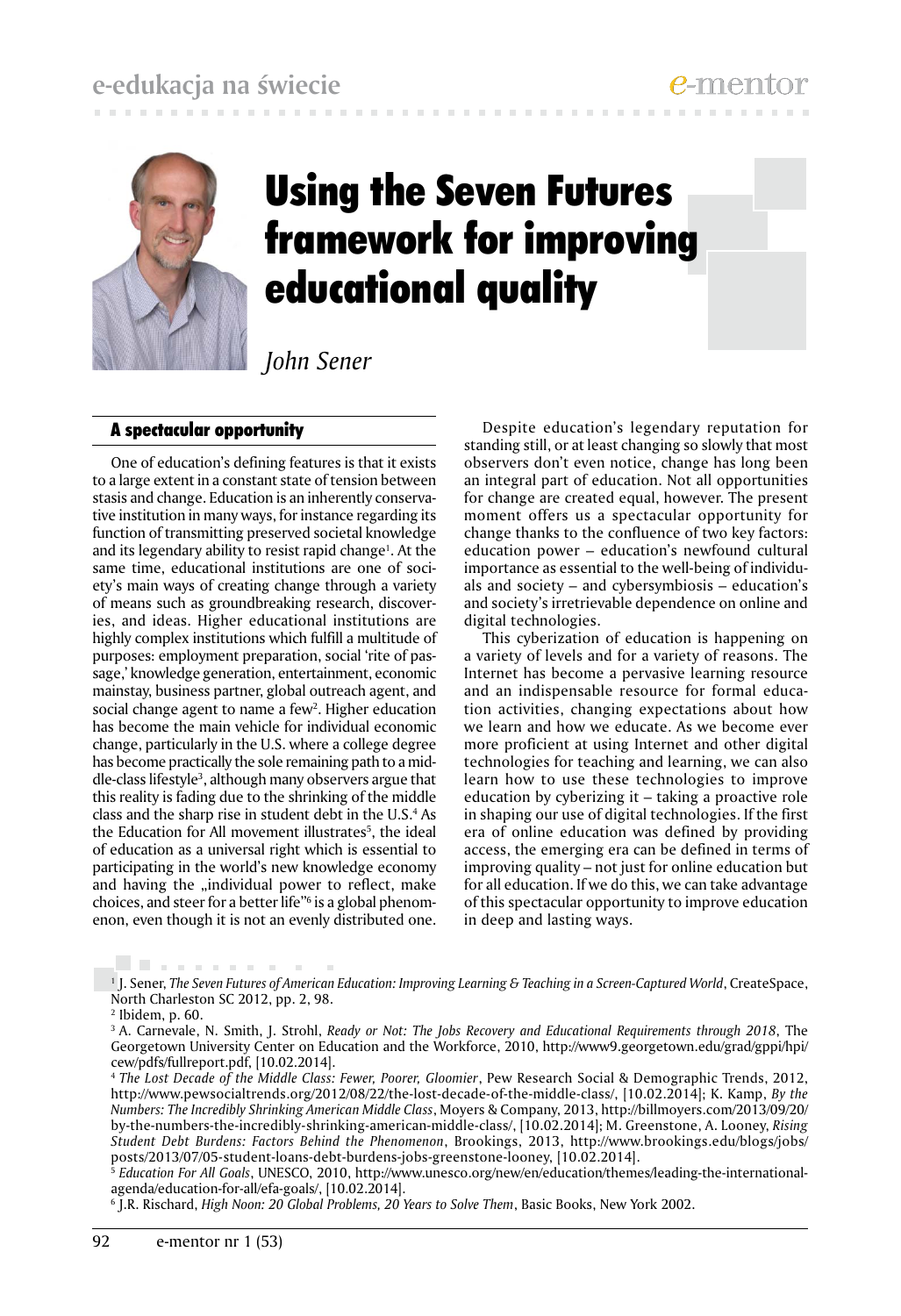## What does it mean to "improve educational quality?"

The notion of improving educational quality surely must be almost as old as the idea of education itself. A quick Internet search indicates a plethora of ways to define the term and related strategies in practice, from strengthening professional capacity<sup>7</sup> to testbased accountability systems<sup>8</sup> to community participation<sup>9</sup>. At first, such widely disparate definitions may suggest that it is impossible to reach any common understanding about what it means to improve educational quality. In reality, however, the opposite is true: it provides the opportunity to create a definition of improving educational quality whose value resides in providing a useful framework to make sense of the current context, accommodate multiple perspectives, and enable meaningful action.

#### The Seven Futures framework

The cyberization of education is happening within a larger context. Most ideas about using technology to improve education focus on narrow, oversimplified outcomes. A closer examination of these ideas shows that they reflect the considerable influences of key forces which are trying to reshape education according to their own interests. At the same time, there are also fundamental shifts in the foundations on which education has been built for centuries.

Futurists spend little time trying to predict the future in precise detail; instead, they use scenario building and trend monitoring to try to ascertain alternative futures (the plural in "futures studies") in more general terms and to imagine a preferred future<sup>10</sup>. This is the purpose of the Seven Futures framework: to imagine an alternative set of futures which supports a focus on improving education by cyberizing it through the use of digital and other online technologies. The Seven Futures assumption is based on the assumption that the three most important ways of improving educational quality are to: 1) focus on making things better; 2) incorporate the most influential forces that are shaping educational reform at the present; and 3) respond to the most relevant changes that are affecting education and society today.

## Focusing on making things better

A focus on making things better has the essential characteristic of change: moving from one condition to another, improved condition. It may seem patently obvious to some that improving educational quality requires a focus on making things better, but it often does not work that way in practice. Many educational initiatives and practices that claim to be of high quality (a very common attitude in higher education) are really focused on preserving the status quo. Irrespective of existing quality, an attitude focused on keeping things the way they are precludes a focus on improving quality.

Other initiatives focus on attaining equivalent quality relative to an existing standard. In online education, this commonly manifests itself with a concern about whether online courses or programs are as good as traditional ones. In the U.S., probably the best known related initiative was the No Significant Difference Phenomenon, a research project by North Carolina State University professor Thomas Russell, who compiled over 350 research reports and other papers which documented equivalent student outcomes between distance and face-to-face delivery modes<sup>11</sup>. Similarly, one of the guiding principles of the Alfred P. Sloan Foundation's online education initiative was that an online course or program should be equivalent in quality to the same or similar one offered on campus through traditional classroom delivery<sup>12</sup>.

Initiatives focused on quality assurance also fall short of this standard. At first, quality assurance efforts do focus on making things better in terms of bringing courses or programs up to a particular standard; however, once the standards are attained, the focus then shifts to assuring quality, i.e., maintaining the same level of quality rather than improving it. A focus on effectiveness also suffers from the same deficiency. Consider this analogy, for example: one expects an automobile to perform smoothly without incident whenever it is used (effectiveness), but one does not expect it to work better each time it is used.

#### Incorporating the influential futures

The Seven Futures framework identifies the most prominent viewpoints which are described as scenarios whose advocates will influence the future of

. . . . . . . . . .

<sup>&</sup>lt;sup>7</sup> Introduction to IEQ, "The Quality Link Newsletter" 1999, No. 1, pp. 1-3, http://www.ieq.org/pdf/link2-1eng.pdf, [10.02.2014].

<sup>8</sup> E. Hanushek, M. Raymond, *Improving Educational Quality: How Best to Evaluate Our Schools?*, [in:] Y. Kodrzycki (ed.), *Education in the 21st Century: Meeting the Challenges of a Changing World*, Federal Reserve Bank of Boston, Boston MA 2003, pp. 193–224, http://www.bostonfed.org/economic/conf/conf47/conf47n.pdf, [10.02.2014].

<sup>9</sup> M. Pradhan et al., *Improving Educational Quality through Enhancing Community Participation: Results from a Randomized Field Experiment in Indonesia*, 2013, http://real.wharton.upenn.edu/~maisy/documents/WorldBank\_SchoolCommittee. pdf, [10.02.2014].

<sup>10</sup> J. Sener, op.cit., pp. 63–66.

<sup>11</sup> T. Russell, *The No Significant Difference Phenomenon: A Comparative Research Annotated Bibliography on Technology for Distance Education*, IDECC, Montgomery AL 1999.

<sup>&</sup>lt;sup>12</sup> F. Mayadas, *Testimony to the Kerrey Commission on Web-Based Education*, "Journal of Asynchronous Learning Networks" 2001, Vol. 5, No. 1, http://sc-d7.sloan-c-support.org/sites/default/files/articles/downloads/v5n1\_mayadas\_2.pdf, [10.02.2014].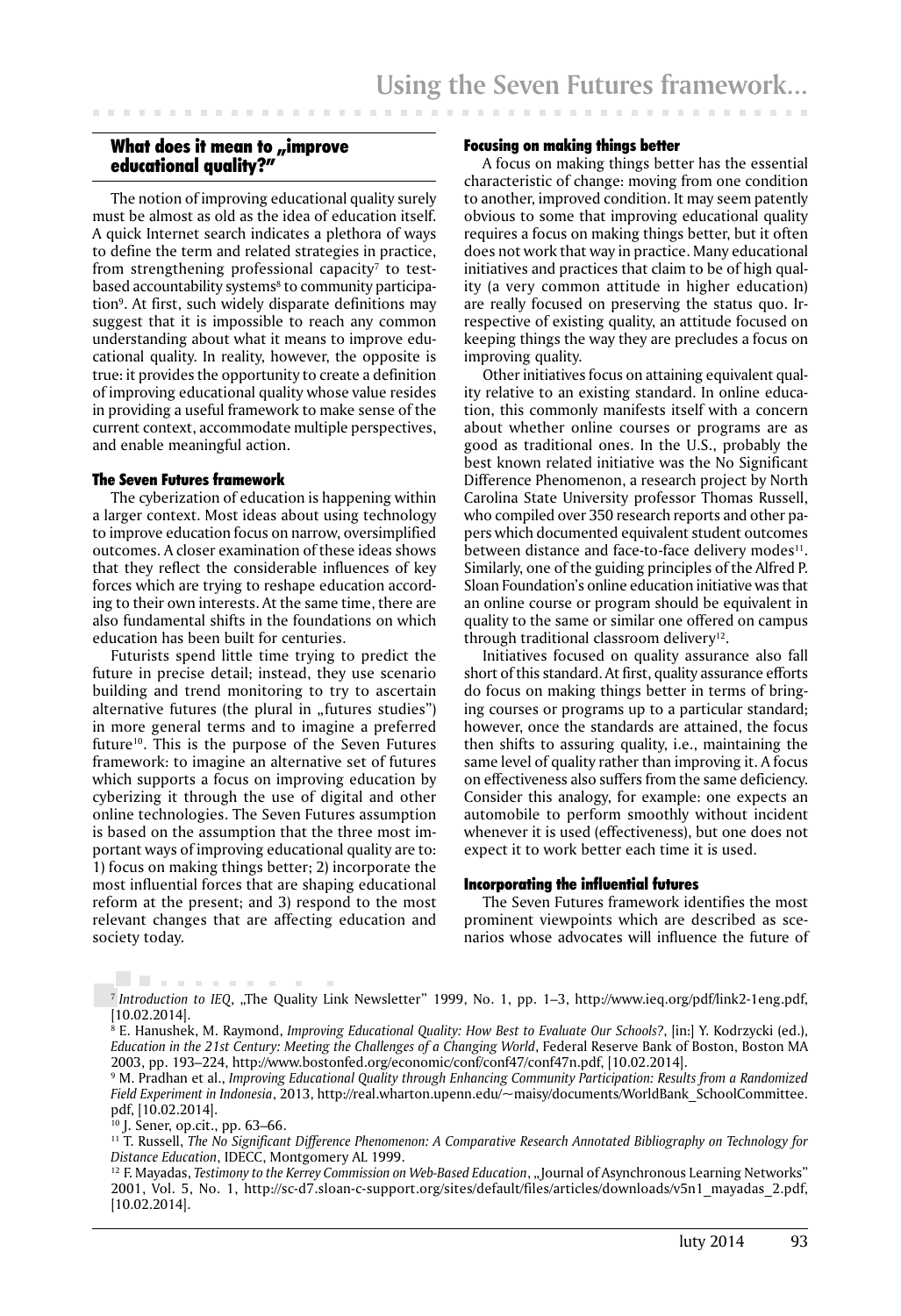cyberized education. These influential futures are as follows (also see Table 1):

| <b>Future</b>               | Description                                                                                           |  |  |
|-----------------------------|-------------------------------------------------------------------------------------------------------|--|--|
| <b>Free Market</b><br>Rules | Formal education as we know it<br>dissolves via market forces; business,<br>efficiency win            |  |  |
| <b>Free Learning</b>        | Formal education as we know it dissolves                                                              |  |  |
| <b>Rules</b>                | via anarchic forces; openness wins                                                                    |  |  |
| <b>Standards</b>            | Formal education becomes driven by                                                                    |  |  |
| Rule                        | imposed standards; consistency wins                                                                   |  |  |
| Cyberdystopia               | Digital technologies diminish the<br>humanity of education experience;<br>nobody wins; humanity loses |  |  |
| <b>Steady As She</b>        | Incremental improvement, little                                                                       |  |  |
| Goes                        | changes; who wins?                                                                                    |  |  |
| Education                   | Digital technologies improve the                                                                      |  |  |
| Improves                    | educational experience; everyone wins                                                                 |  |  |

#### Table 1. The Influential Futures

Source: author

Free Market Rules (Business Wins; Efficiency Works): Advocates of this scenario assume that education is essentially a market-driven business, so applying market principles to education will improve it. Digital technologies will improve education by making it more efficient, businesslike. In its extreme version, market forces will cause formal education to transform radically or dissolve altogether.

Standards Rule (Consistency Wins): In this scenario, educational excellence is the collective attainment of uniform "rigorous" standards, so applying standardized practices to education will improve it. Digital technologies will improve education by making it more consistent through standardization. Great courses, great content, and uniformly measured accountability are the solution to education's problems. In its extreme version, formal education becomes driven by the desire for the collective attainment of a single set of standards, with the ultimate aim being to attain consistent results.

Free Learning Rules (Openness Wins): Advocates of this scenario believe in openness – since open content and interaction are now freely available, making education open will improve it. Digital technologies will improve education by making it more open, enabling everyone to learn. In its extreme version, free learning will radically transform formal education or make it unnecessary, as open content and interaction eliminate the need for formal teaching and learning.

Cyberdystopia (Nobody Wins; Humanity Loses): Unlike advocates in the previous three camps, Cyberdystopians believe that the cyberization of education is an impending disaster. Digital technologies will ruin education by turning it into an efficiency-driven, inhuman, spirit-crushing dystopia. The previous scenarios are thus also Cyberdystopian nightmares: free market forces complete a hostile takeover of education, turning schools into glorified vocational training centers; the efficiency of standardized education removes all of its

humanity; and the availability of open content and open interaction simply hastens the devolution of education into an isolated, robotic experience.

Steady As She Goes (Who Wins?): Arguably, this scenario best describes education most of the time because education is durable, stable and thus resistant to change. Things also stay the way they are because everyone has a stake in stasis; most would-be reformers only seek selective changes while retaining the elements which benefit them. In this scenario, digital technologies are merely the latest New Big Thing; calls for major change will persist, but this too shall pass. Instead, education will continue to evolve slowly but steadily at most since incremental change is the kind of change that education does best.

Each of the above scenarios would be a disaster if fully realized, and their affect on the future depends on how we deal with each of them. The key to doing this effectively is to incorporating the influences of these influential forces into active, conscious, and strategic efforts to improve education by cyberizing it. This is the sixth future: Education Improves, a scenario where everyone wins through improving educational quality.

## Aligning with foundational shifts

The cyberization of society is accelerating shifts in the foundations on which education has been built for centuries: knowledge, access, and authority. These foundational shifts have numerous implications for learning and teaching.

Redefining knowledge and its implications. The very nature of knowledge itself is changing: where it resides, how it's produced, categorized, transmitted, shared, and mediated, what the role of content is in a world of accelerated knowledge production. Steeped in traditional notions of knowledge, higher education has been especially slow to keep up with the implications of these changes. For instance, the proliferation of knowledge in visual and multimedia forms means that reading-based learning is no longer primary for some learners; students exposed their entire lives to media with higher production values in media find traditional text and lecture inaccessible and boring, while faculty are playing catch-up with acquiring multimedia skills. Now that students have instant in-class access to alternative knowledge sources online through a variety of mobile devices, faculty no longer have a knowledge monopoly within classroom.

Redistributing access and its implications. The redistribution of educational access from the privileged few to the ever-increasing many has changed society's expectations about the importance of education and drastically changed key student characteristics. Students are fare more diverse in terms of demographics, readiness, social capital, and learning styles; American student are also much more utilitarian about their education (i.e., job-focused), and the traditional campus designed around providing a "coming of age" experience is irrelevant for a much larger proportion of these students. The change in emphasis from providing instruction to producing results has had numerous policy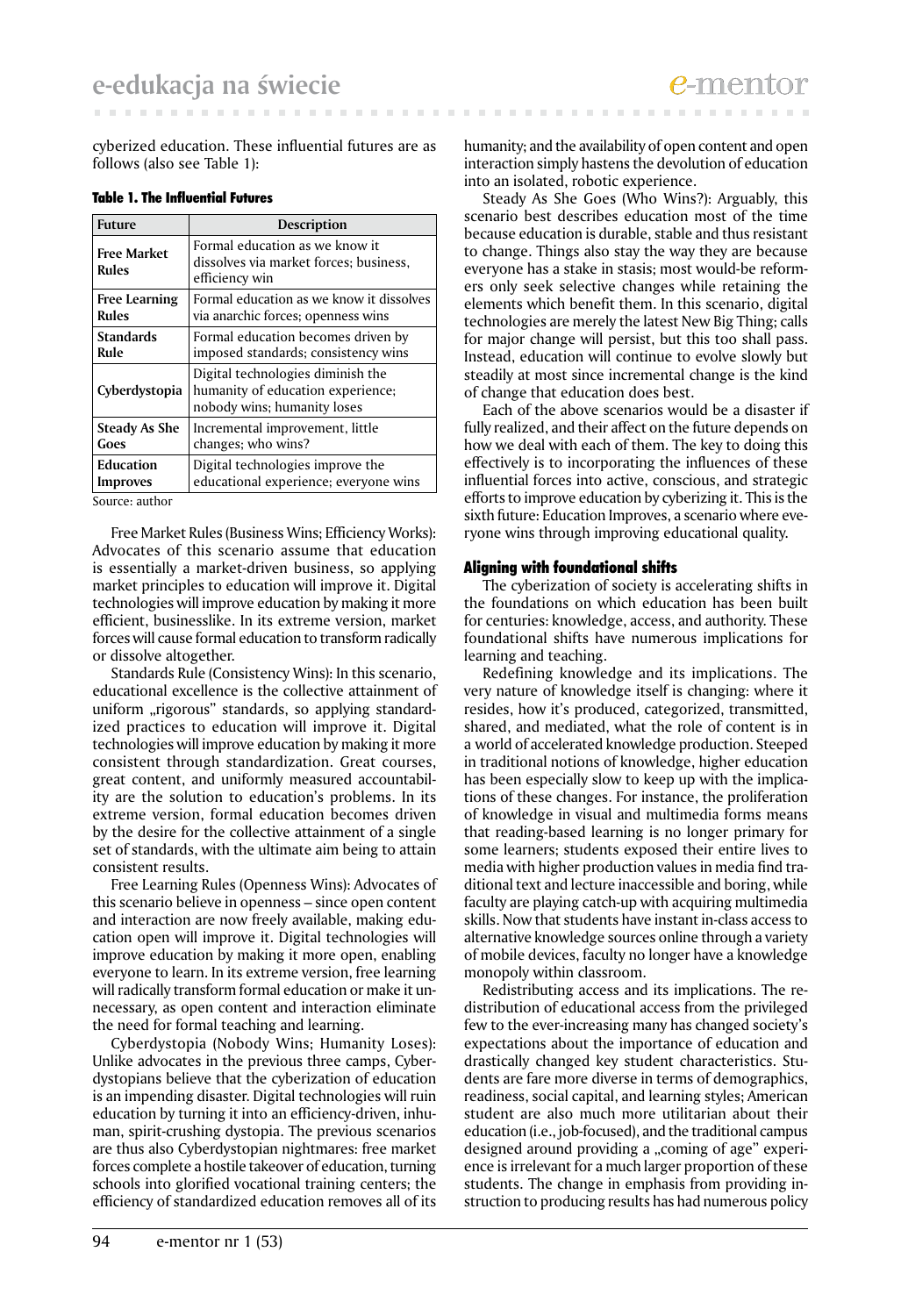implications, for example a marked shift from enrollment-based funding models to results-based ones.

Renegotiating authority and its implications. The role structures of education are shifting from a model of imposed authority toward a self-initiated, negotiated, and shared model. Constructed, social, and ever-changing knowledge shifts the locus of control toward students, market forces, and cyberized education itself. Economically, technologically, and societally empowered students respond differently to authority figures; faculty and administrators sometimes fail to use negotiation skills and capitulate instead, as often happens when student satisfaction surveys are given too much weight in assessing faculty performance. Conversely, excessive concern about issues such as grade inflation indicate a failure to recognize that grading is less about sorting and more about assessing learner performance, which in turn requires a shift in traditional authority relationships.

## The Seven Futures framework and its international applicability

Although the Seven Futures framework is based on a book that is focused on American education, the framework itself can be usefully applied to higher education issues in other countries. For example, European higher education has also been increasingly influenced by "Free Market Rules" forces and for many of the same reasons. The trend to regard higher education as a tool for economic and social development and its massive expansion in recent decades has resulted in growing visibility of the role of markets and market forces in higher education. European governments have shown increased willingness to introduce market elements

in the regulation of higher education through policy initiatives and government intervention $13$ . As in the U.S., European educational reform initiatives often reflect the multiple influences. For instance, the European Commission's recently launched "Opening-up Education" initiative seeks to combine Free Learning influences through better utilization of Open Educational Resources (OER) and Free Market Influences by creating better "business models" for OER use<sup>14</sup>. Trends in redefining knowledge such as accelerated knowledge production, the interconnectivity of knowledge, and the multimedia revolution clearly have a global scope, as do the implications of redistributing higher education access to a larger audience. The rising economic, cultural, and communications power of youth is also expanding worldwide, as is the proportion of nontraditional students with substantial prior life and educational experience, requiring a renegotiation in traditional ways of teaching students.

## Quality improvement Seven Futures-style: the what and why

The Seven Futures framework contains two additional important elements: quality improvement strategies and quality improvement criteria.

## Quality improvement strategies

The Seven Futures quality improvement strategies are not new ones for the most part; some have been around for a long time. What they share is that they reflect high aspirations for improving education, and they would improve education if they were adopted more widely. This menu of quality improvement strategies (Table 2) is a mix of ones featured in the

| Learning and Teaching-Focused (Ch.10)                                                                                                                                                                                     | Institutional-Focused (Ch. 11)                                                                                                                                                                                                                                     |  |  |
|---------------------------------------------------------------------------------------------------------------------------------------------------------------------------------------------------------------------------|--------------------------------------------------------------------------------------------------------------------------------------------------------------------------------------------------------------------------------------------------------------------|--|--|
| • Learner-generated content (124–27)<br>• Technohooks (136–37)<br>• Human hooks: creativity, curiosity (135–36)<br>• Event-anchored learning (127–29)<br>• Social learning (128–30)<br>• Individualized learning (130–33) | • Prior learning assessment (144–46)<br>Stackable credentials (152; 149–51)<br>More transparent education pathways (153)<br>Rethinking the credit hour as currency (154–57)<br>Supported opportunity/success (147–49)<br>Re-Empowering knowledge creation (157–61) |  |  |
| • PLEs/PLNs (134-35)                                                                                                                                                                                                      | • Sensible institutional assessment (161–66)                                                                                                                                                                                                                       |  |  |
| • Sensible assessment (137-41)                                                                                                                                                                                            |                                                                                                                                                                                                                                                                    |  |  |
| <b>Online Learning Delivery-Focused (Ch. 9)</b>                                                                                                                                                                           | <b>New Ones:</b>                                                                                                                                                                                                                                                   |  |  |
|                                                                                                                                                                                                                           |                                                                                                                                                                                                                                                                    |  |  |
| • Making the most of blending (119–20)                                                                                                                                                                                    | Affordable affordances                                                                                                                                                                                                                                             |  |  |
| • 'Bricks and Clicks': building a robust system (115–17)                                                                                                                                                                  | Adopting a Quality Improvement Program                                                                                                                                                                                                                             |  |  |
| • Teaching online as faculty professional development                                                                                                                                                                     | Low-Cost Degree Program Models<br>٠                                                                                                                                                                                                                                |  |  |
| $(117 - 18)$                                                                                                                                                                                                              | Competency-Based Models                                                                                                                                                                                                                                            |  |  |
| • Pioneering summer online programs (118–19)                                                                                                                                                                              | <b>MOOCS</b>                                                                                                                                                                                                                                                       |  |  |

Table 2. IEQ Strategies (Seven Futures page #s in parentheses)

Source: author

. . . . . . . . . 13 P. Texiera, *The Tortuous Ways of the Market: Looking at the European Integration of Higher Education from an Economic Perspective*, London School of Economics, London 2013, http://www.lse.ac.uk/europeanInstitute/LEQS/LEQSPaper56. pdf, [10.02.2014].

14 Open Educational Resources and Practices in Europe (OEREU), http://is.jrc.ec.europa.eu/pages/EAP/OEREU.html, [10.02.2014].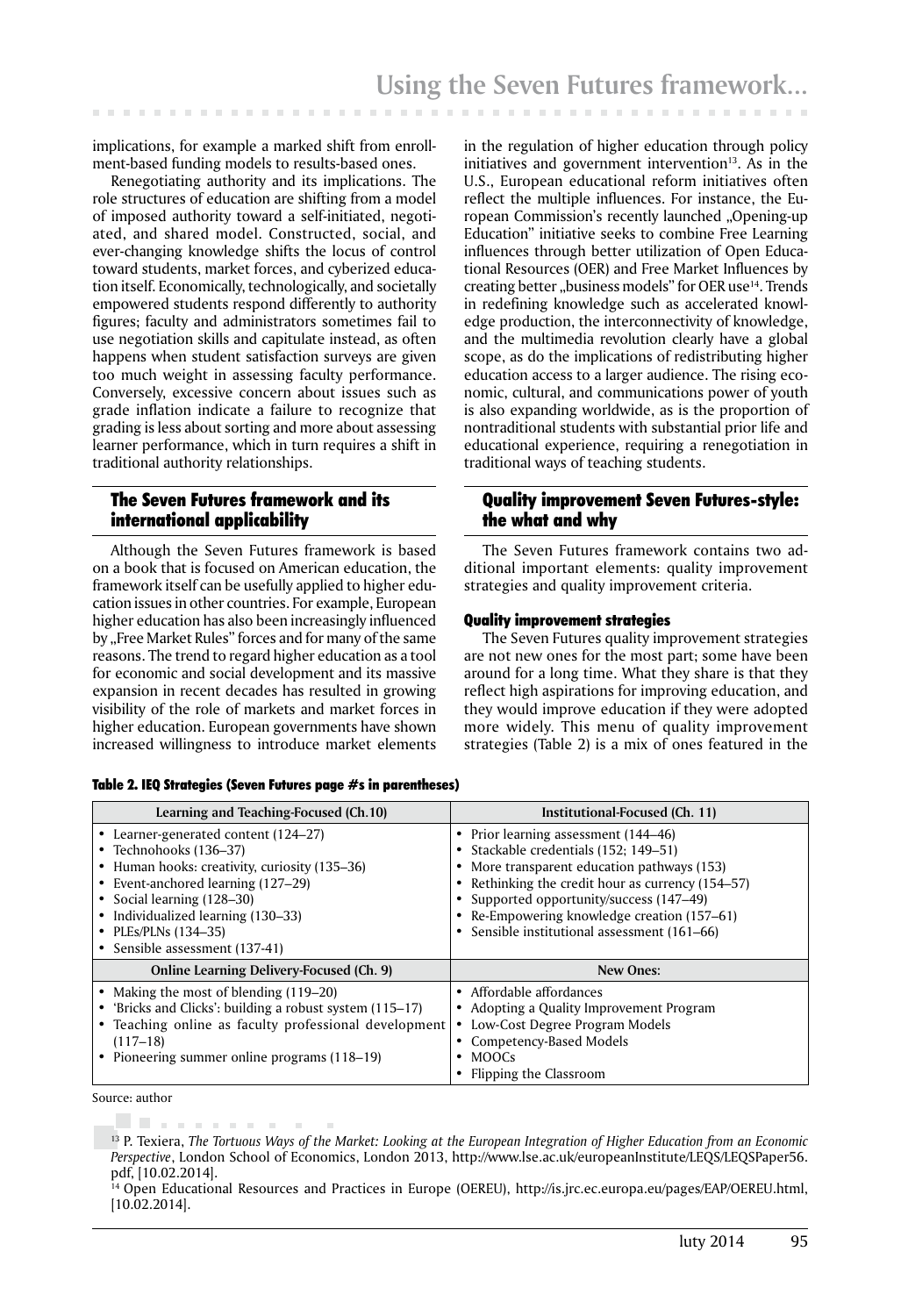book (e.g., learner-generated content, prior learning assessment) and ones which have become more prominent since the book was written (e.g., MOOCs, flipping the classroom).

## Quality improvement criteria

Determining what a quality improvement is and how one knows can be the most difficult part of moving forward with quality improvement efforts. The Seven Futures framework answers this question through a guiding assumption that any criterion which enables incorporating influential futures or aligning with foundational shifts will improve educational quality. Thus, (Tables 3, 4).

The Seven Futures quality improvement criteria thus provide reasons for selecting a particular quality improvement strategy as well as explanation or justification which can be further supported through various forms of evidence such as research studies, publications, anecdotal examples, case studies, or narrative explanation.

## A conceptual framework for moving to action on improving educational quality

The Seven Futures framework is designed to enable educators to act on improving educational quality. It can be used to create a plan to implement quality

## Table 3. IEQ Criteria: Aligning with Foundational Shifts

|                                              | Realigning Education with Redefined Knowledge: (Chapter 2; 7F page #s in parentheses)          |  |  |  |  |  |
|----------------------------------------------|------------------------------------------------------------------------------------------------|--|--|--|--|--|
|                                              | • Connects knowledge within, outside of higher/K-12 education (pp. 15–16)                      |  |  |  |  |  |
|                                              | Connects knowledge across disciplines (p. 22)                                                  |  |  |  |  |  |
|                                              | Enables knowledge attainment in various shapes, sizes, timeframes (pp. 20–21)                  |  |  |  |  |  |
|                                              | Enables new knowledge generation thru cross-discipline connections (p. 22)                     |  |  |  |  |  |
|                                              | Enables distributed, contextual knowledge sharing (pp. 21–23)                                  |  |  |  |  |  |
|                                              | Helps learners learn new knowledge as needed (p. 20)                                           |  |  |  |  |  |
|                                              | Helps learners learn to use new tools for handling data explosion (pp. 19–20)                  |  |  |  |  |  |
|                                              | Makes knowledge attainment more measurable in meaningful ways (pp. 137–141)                    |  |  |  |  |  |
|                                              | Utilizes visual, multimedia, and digitized knowledge (pp. 24–25)                               |  |  |  |  |  |
|                                              | <b>Realizing Redistributed Access: (Chapter 3)</b>                                             |  |  |  |  |  |
|                                              | • Serves previously neglected or underserved populations (pp. 28–30)                           |  |  |  |  |  |
|                                              | Expands access universally while preserving individual autonomy, dignity (p. 30)               |  |  |  |  |  |
|                                              | • Helps more learners live better lives in a knowledge economy (p. 30)                         |  |  |  |  |  |
|                                              | Reaches nontraditional students more effectively (pp. 31–32)                                   |  |  |  |  |  |
|                                              | • Accommodates more lifelong learners in an ever-greater variety of ways (pp. 32–33)           |  |  |  |  |  |
|                                              | • Increases chances of broadly defined student success (pp. 165–166)                           |  |  |  |  |  |
| Managing Renegotiated Authority: (Chapter 3) |                                                                                                |  |  |  |  |  |
|                                              | • Shifts teacher-student authority relationships to shared, negotiated, self-initiated (p. 33) |  |  |  |  |  |
| $\bullet$                                    | Enhances teacher value, student value, and how they work together (pp. 33–34)                  |  |  |  |  |  |
| ٠                                            | Creates a more transparent, accessible, and detailed certification system (pp. 152–153)        |  |  |  |  |  |
|                                              | Strengthens the credentials/expertise connection by aligning it (pp. 152–154)                  |  |  |  |  |  |

Source: author

#### Table 4. IEQ Criteria: Incorporating Influential Futures

| Standards Influences: (pp. 73–78)                                                                                                                                                                                                                                                                                                                              | <b>Steady As She Goes,</b><br>Cyberdystopian Influences: (pp. 91–96)                                                                                                                                                                                                                                                                                                             |  |  |
|----------------------------------------------------------------------------------------------------------------------------------------------------------------------------------------------------------------------------------------------------------------------------------------------------------------------------------------------------------------|----------------------------------------------------------------------------------------------------------------------------------------------------------------------------------------------------------------------------------------------------------------------------------------------------------------------------------------------------------------------------------|--|--|
| • Increase use of collegial, peer-oriented, research-supported<br>quality standards for course design, program improvement<br>Support broad, commonly agreeable standards which support<br>more customized outcomes<br>• Use a broader range of evidence-based practices<br>• Expand the realm of acceptable outcomes thru standards sets,<br>other structures | Engage in realtechnik $=$ acknowledge the costs of adopting<br>new technologies<br>Recognize what needs preserving, protection from the trans-<br>formations which new technologies bring.<br>Anticipate cyber education's possible ramifications; improve<br>responses to emergent problems and issues.<br>Use incremental change to ease into quality improvement<br>$\bullet$ |  |  |
| Free Market Influences: (pp. 67–73)                                                                                                                                                                                                                                                                                                                            | Free Learning Influences: (pp. 83–91)                                                                                                                                                                                                                                                                                                                                            |  |  |
| • Coevolve with business thru mutually beneficial products,<br>services<br>• Create a more collaborative, permeable knowledge creation<br>process<br>• Apply business practices judiciously (= improve education's<br>business w/o destroying its culture)<br>• Make smoother linkages between education and the work<br>world                                 | Be formal education's foil: resource, innovation source, and<br>$\bullet$<br>recourse<br>Increase access to learning and education resources for lear-<br>$\bullet$<br>ning and teaching<br>Increase student readiness for formal education<br>$\bullet$<br>Reduce education costs via lower-cost resources, inte-<br>ractions                                                   |  |  |

Source: author